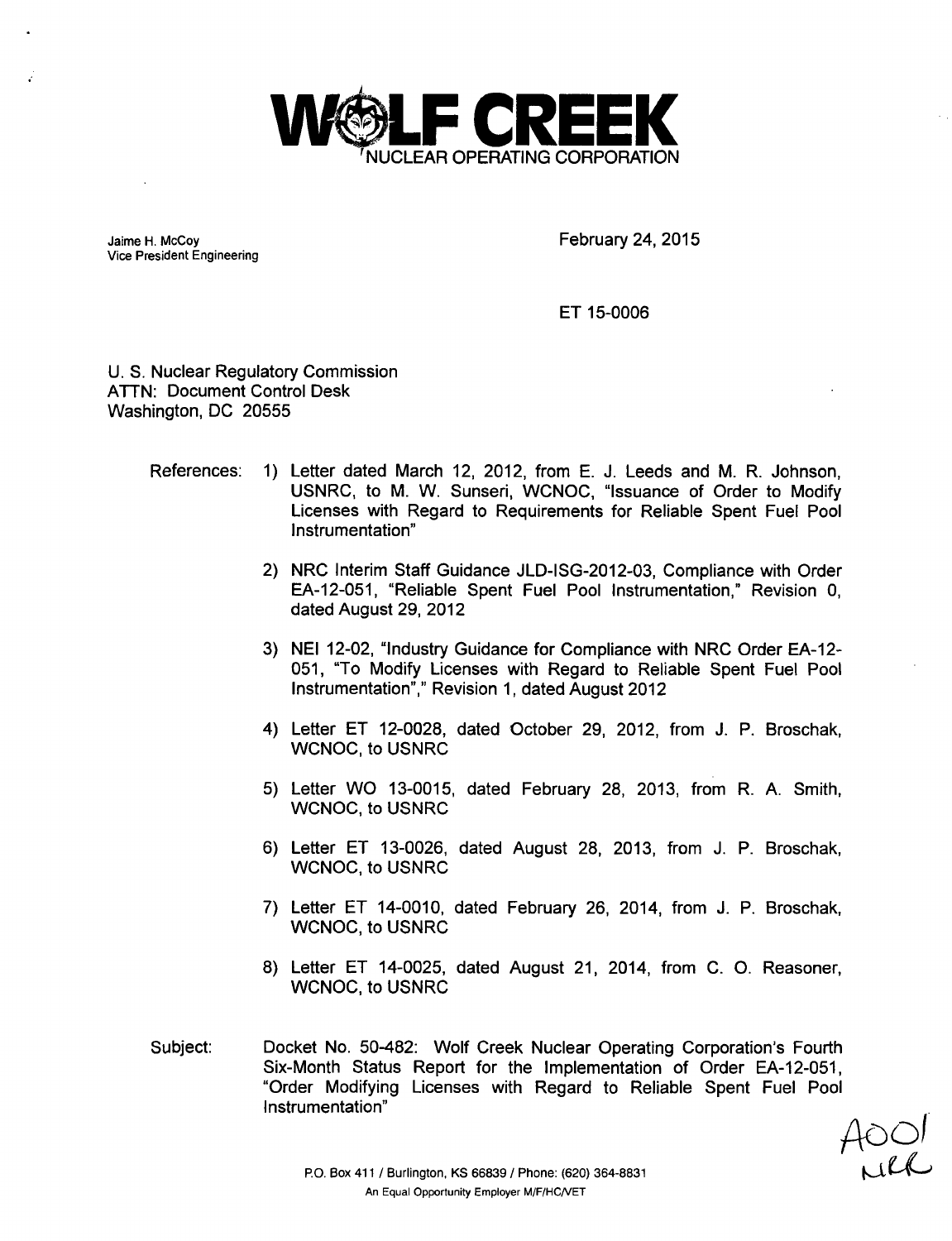ET 15-0006 Page 2 of 3

Gentlemen:

On March 12, 2012, the Nuclear Regulatory Commission (NRC) issued Order EA-12-051 (Reference 1) to Wolf Creek Nuclear Operating Corporation (WCNOC): Reference 1 was immediately effective and directs WCNOC to install reliable spent fuel pool level instrumentation. Specific requirements are outlined in Attachment 2 of Reference 1.

Reference **1** required submission of an initial status report 60 days following issuance of the final interim staff guidance (Reference 2) and an Overall Integrated Plan (OIP) pursuant to Section IV, Condition C. Reference 2 endorses industry guidance document Nuclear Energy Institute (NEI) 12-02, Revision 1 (Reference 3) with clarifications and exceptions identified in Reference 2.

Reference 4 provided the WCNOC initial status report regarding mitigation strategies. Reference 5 provided the WCNOC OIP. References 6, 7, and 8 provided the first, second and third six-month status report for the implementation of Order EA-12-051, respectively.

Reference 1 requires submission of a status report at six-month intervals following submittal of the OIP. Reference 3 provides direction regarding the content of the status reports. The purpose of this letter is to provide the fourth six-month status report pursuant to Section IV, Condition C.2, of Reference 1, that delineates progress made in implementing the requirements of Reference 1. The attached report provides an update of milestone accomplishments since the submittal of Reference 8, including changes to the compliance method, schedule, or need for relief and the basis, if any.

This letter contains no commitments. If you have any questions concerning this matter, please contact me at (620) 364-4156, or Mr. Steven R. Koenig at (620) 364-4041.

Sincerely,

Jaime It Meloy

Jaime H. McCoy

JHM/rlt

**Attachment** 

cc: M. L. Dapas (NRC), w/a C. F. Lyon (NRC), w/a N. F. O'Keefe (NRC), w/a Senior Resident Inspector (NRC), w/a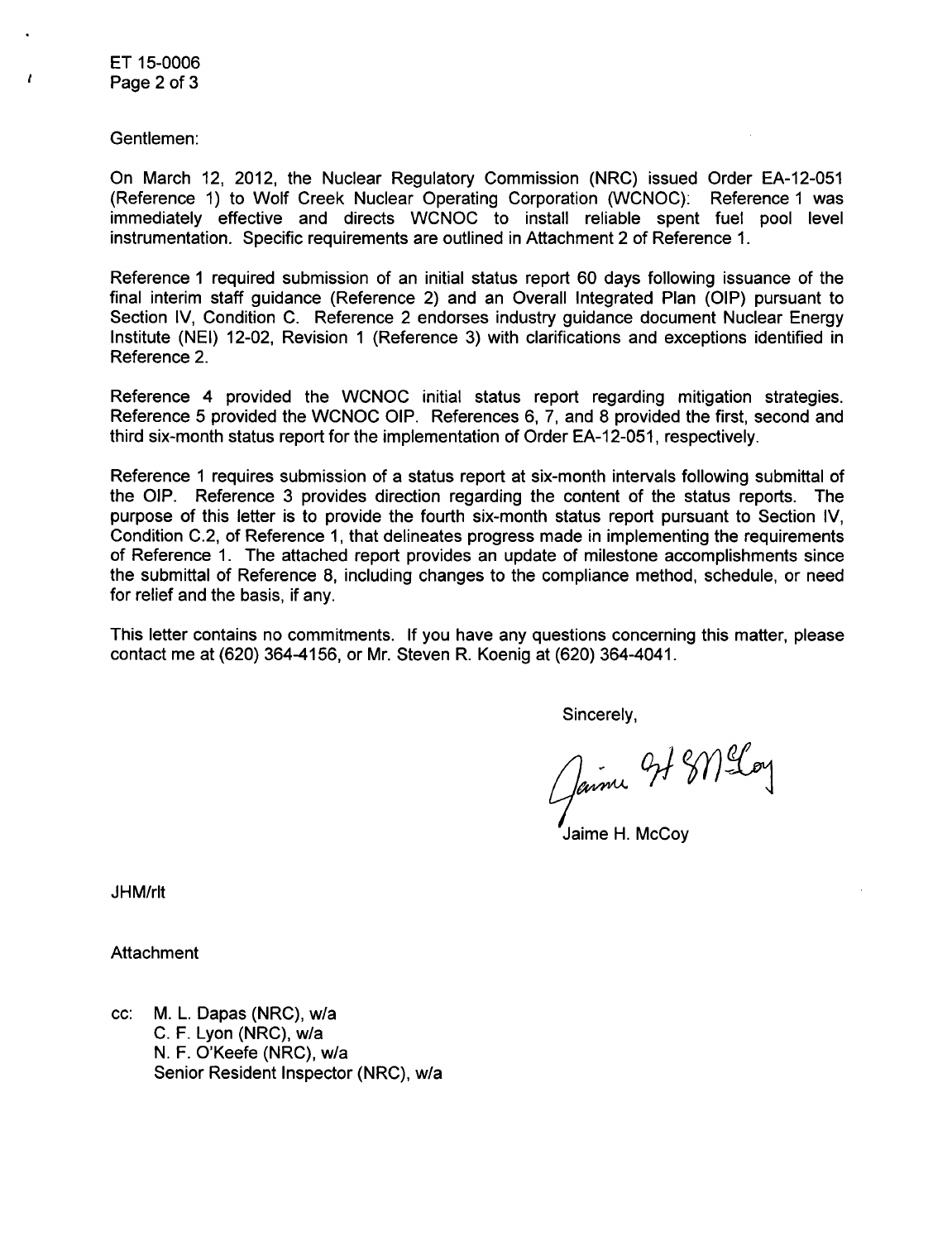**STATE OF KANSAS SS COUNTY OF COFFEY** 

Jaime H. McCoy, of lawful age, being first duly sworn upon oath says that he is Vice President Engineering of Wolf Creek Nuclear Operating Corporation; that he has read the foregoing document and knows the contents thereof; that he has executed the same for and on behalf of said Corporation with full power and authority to do so; and that the facts therein stated are true and correct to the best of his knowledge, information and belief.

**Bv** 

Jaime H. McCoy Vice President Engineering

SUBSCRIBED and sworn to before me this  $24\frac{14}{3}$  day of Leb  $.2015.$ 

lotarv∕ Public

**CAYLE SHEPHEARD** tic - Stato Notary Pul My Apot. Expires

7/24/2015 Expiration Date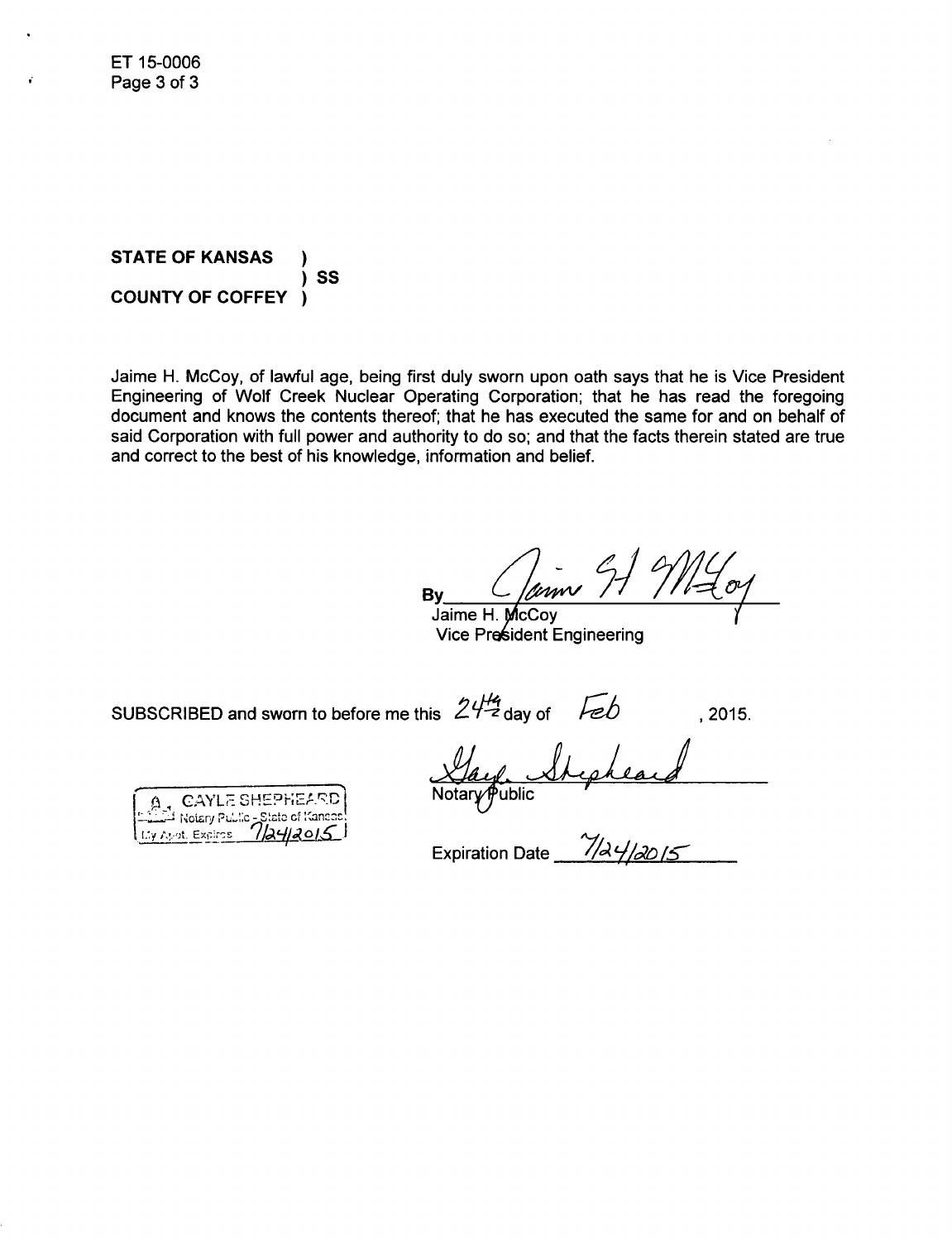# Wolf Creek Nuclear Operating Corporation's Fourth Six-Month Status Report for the Implementation of Order EA-12-051, "Issuance of Order to Modify Licenses with Regard to Requirements for Reliable Spent Fuel Pool Instrumentation"

## 1. Introduction

Wolf Creek Nuclear Operating Corporation (WCNOC) developed an Overall Integrated Plan (OIP) (Reference 1), documenting the modification with regard to Reliable Spent Fuel Pool (SFP) Instrumentation in response to Reference 2. This attachment provides an update of milestone accomplishments since submittal of the third six-month status report, including any changes to the compliance method, schedule, or need for relief/relaxation and the basis, if any.

## 2. Milestone Accomplishments

WCNOC has issued the design change package and begun the installation process.

### 3. Milestone Schedule Status

There are no changes to the status of the milestones submitted in the OIP (Reference 1). Provided is the activity status of each item, and whether the expected completion date has changed. The dates are planning dates and are subject to change as design and implementation details are developed.

Italicized text denotes that a Milestone was updated since the third six-month status update.

| <b>Milestone</b>                                             | <b>Target</b><br><b>Completion</b><br><b>Date</b> | <b>Activity Status</b> | <b>Revised</b><br><b>Target</b><br><b>Completion</b><br><b>Date</b> |
|--------------------------------------------------------------|---------------------------------------------------|------------------------|---------------------------------------------------------------------|
| <b>Commence Engineering and Design</b>                       | 1Q2013                                            | Complete               |                                                                     |
| <b>Complete Generic Design</b>                               | 4Q2013                                            | Complete               |                                                                     |
| <b>Submit 6 Month Updates:</b>                               |                                                   |                        |                                                                     |
| Update 1                                                     | Aug 2013                                          | Complete               |                                                                     |
| Update 2                                                     | Feb 2014                                          | Complete               |                                                                     |
| Update 3                                                     | Aug 2014                                          | Complete               |                                                                     |
| Update 4                                                     | Feb 2015                                          | Complete               |                                                                     |
| <b>Receipt of SFP Instruments</b>                            | 3Q2014                                            | Complete               |                                                                     |
| <b>Complete Site Specific Design</b>                         | 3Q2014                                            | Complete               |                                                                     |
| <b>Complete SFP Instrumentation Procedures</b><br>& Training | 4Q2014                                            | Complete               |                                                                     |
| <b>SFP Instruments Operational</b>                           | 1Q2015                                            | <b>Started</b>         |                                                                     |